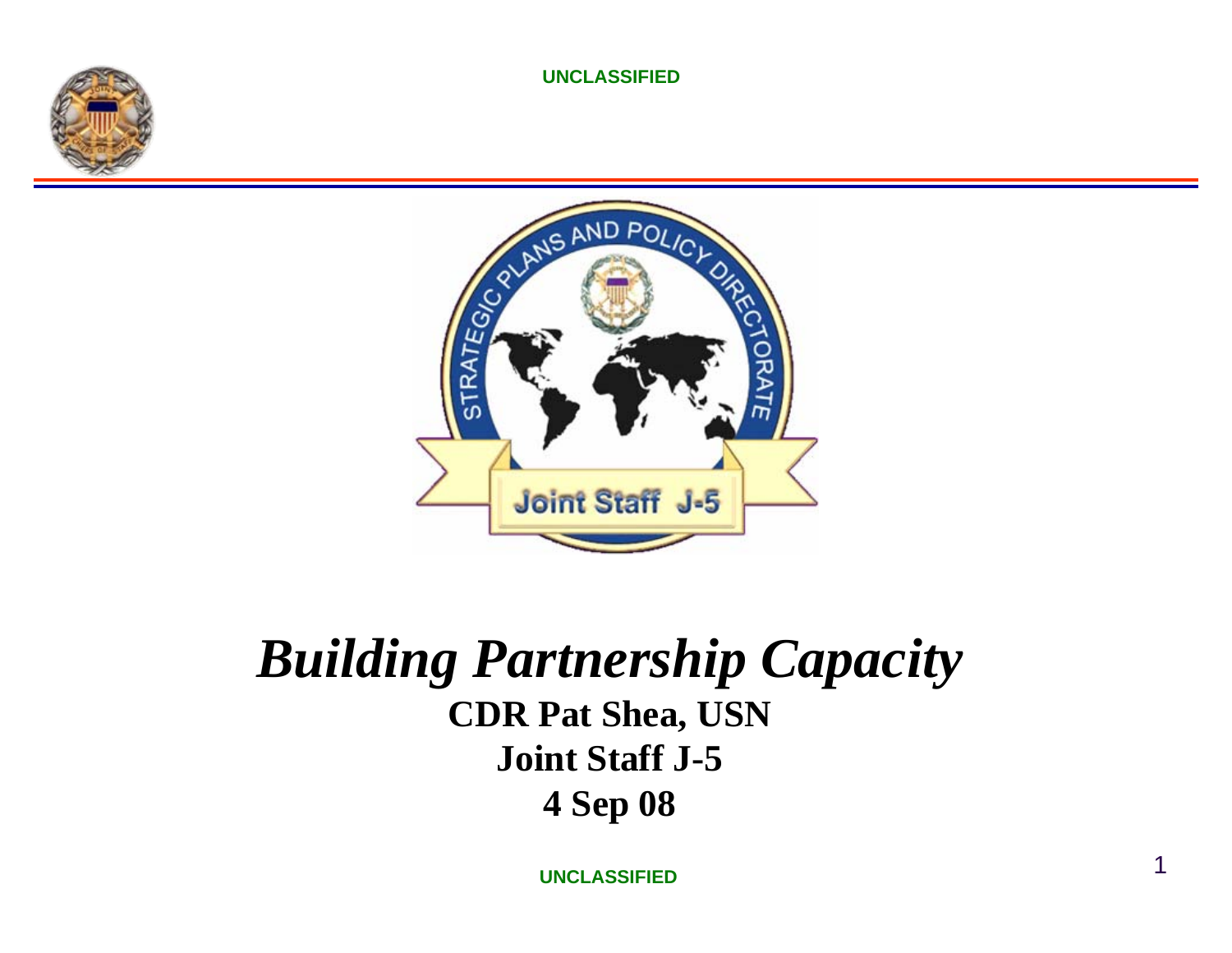

- •Purpose &Background
- •Imperatives
- •Strategic Context
- •Portfolio Description
- •Organizational Construct
- •Points of Contact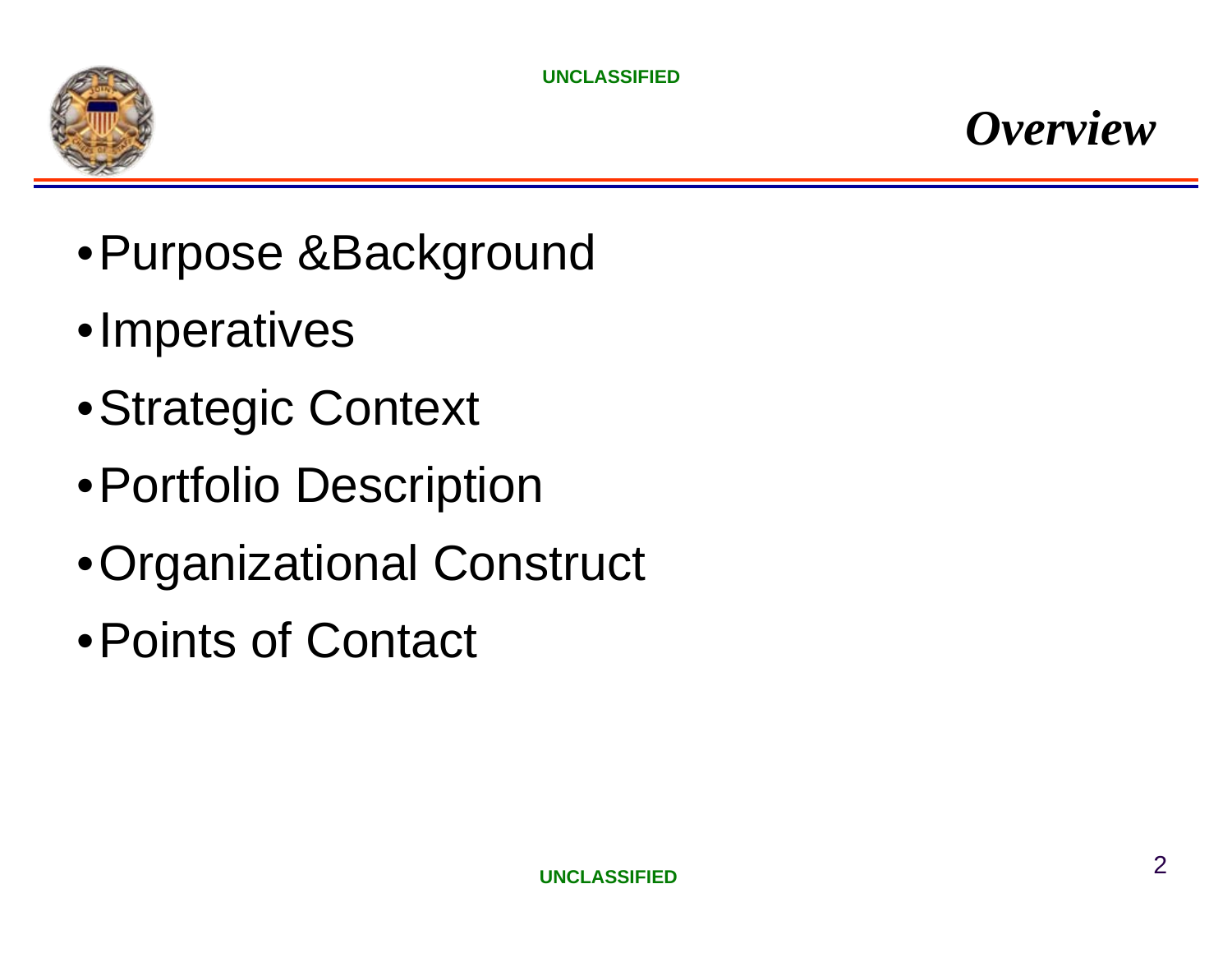

## *Purpose and Background*

- $\blacktriangleright$  Purpose: Inform National Defense Industrial Association Forum
- ¾ 2006 Quadrennial Defense Review
	- •Building Partner Capacity
	- •Irregular Warfare
	- •Strategic Communications
- ¾ Strategic Guidance
	- •Guidance Development of the Force
	- •Guidance Employment of the Force
- **► Chairman's Priorities**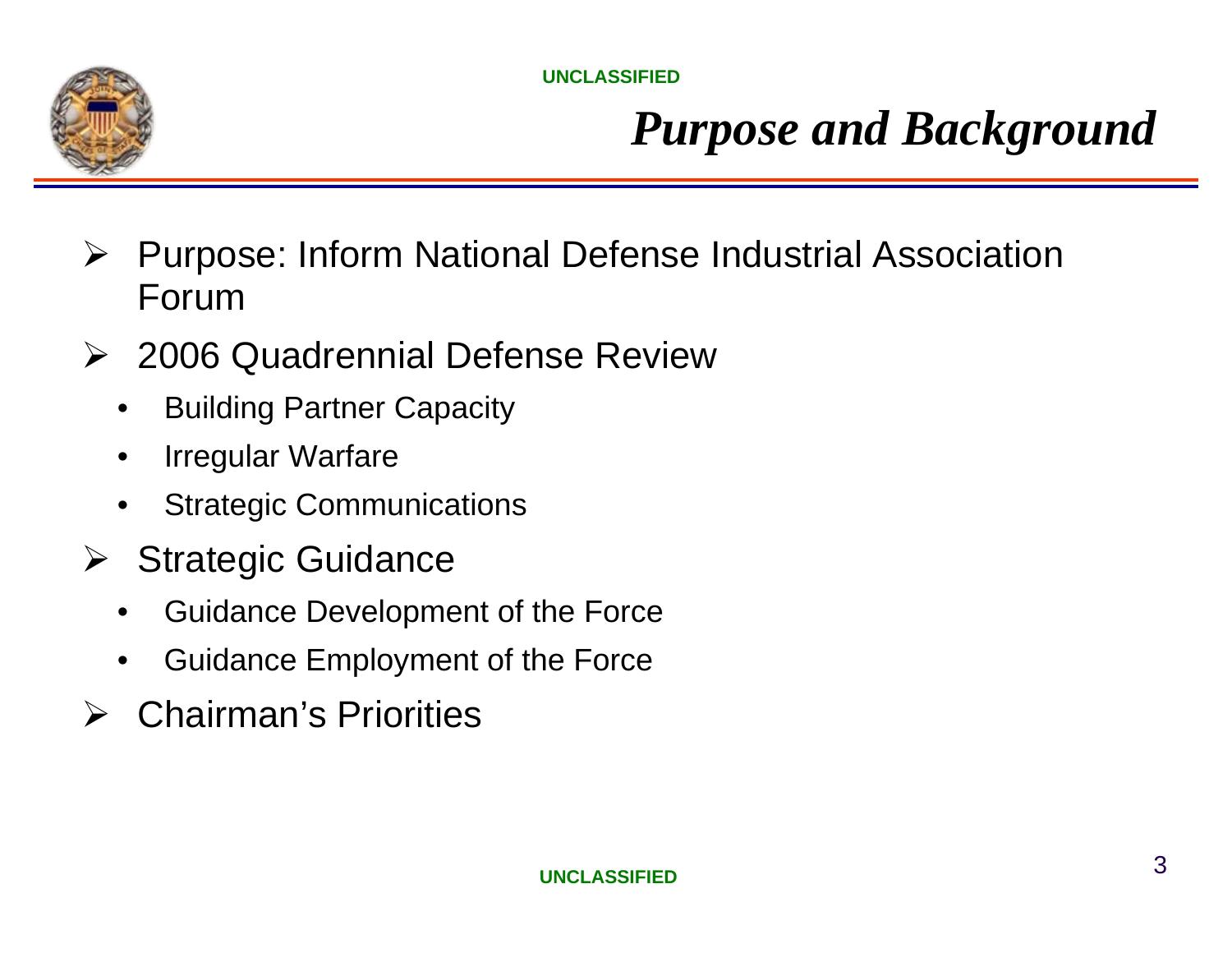

- Instability and ungoverned or poorly governed spaces are threats to international peace and security
- Partner nations can realize enormous benefits by working together as a team to confront a multitude of transnational threats
	- Counter-Narcotics
	- Weapons Proliferation
	- Piracy
	- Illicit Trafficking in Persons
	- Counter-terrorism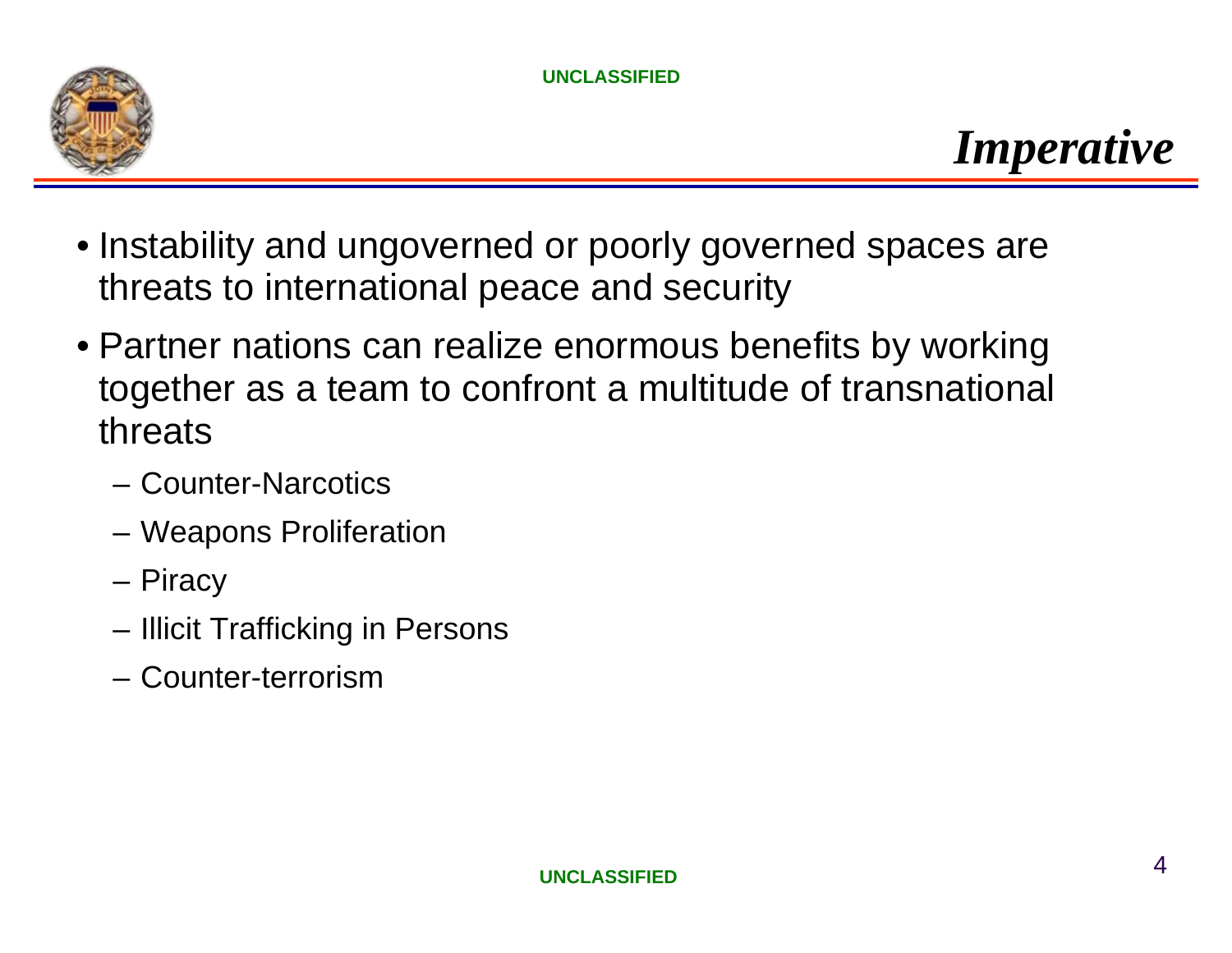

- Metastasizing threats since 9/11 US forces can't be everywhere.
- Our struggle against violent extremists requires that we work with sovereign countries with whom we are not at war.
- Through preventative investments, we can help shape the environment to reduce requirements for major US interventions and their attendant costs.
- Our partners can also leverage knowledge of language, culture, and the enemy in ways that U.S. military forces cannot.
- Major US deployments in foreign territory can help the enemy build ideological support for terrorism and aid recruiting.
- Working with partners, we can help create layers of offense and defense that are difficult to build or sustain unilaterally.
- **It takes a network to defeat a network.**

**The United States is underinvested in preventative strategies to build the capacity of foreign partners to counter terrorism and to promote regional stability around the world. Building foreign partner capacity is fundamental to our national security and will remain so for the foreseeable future**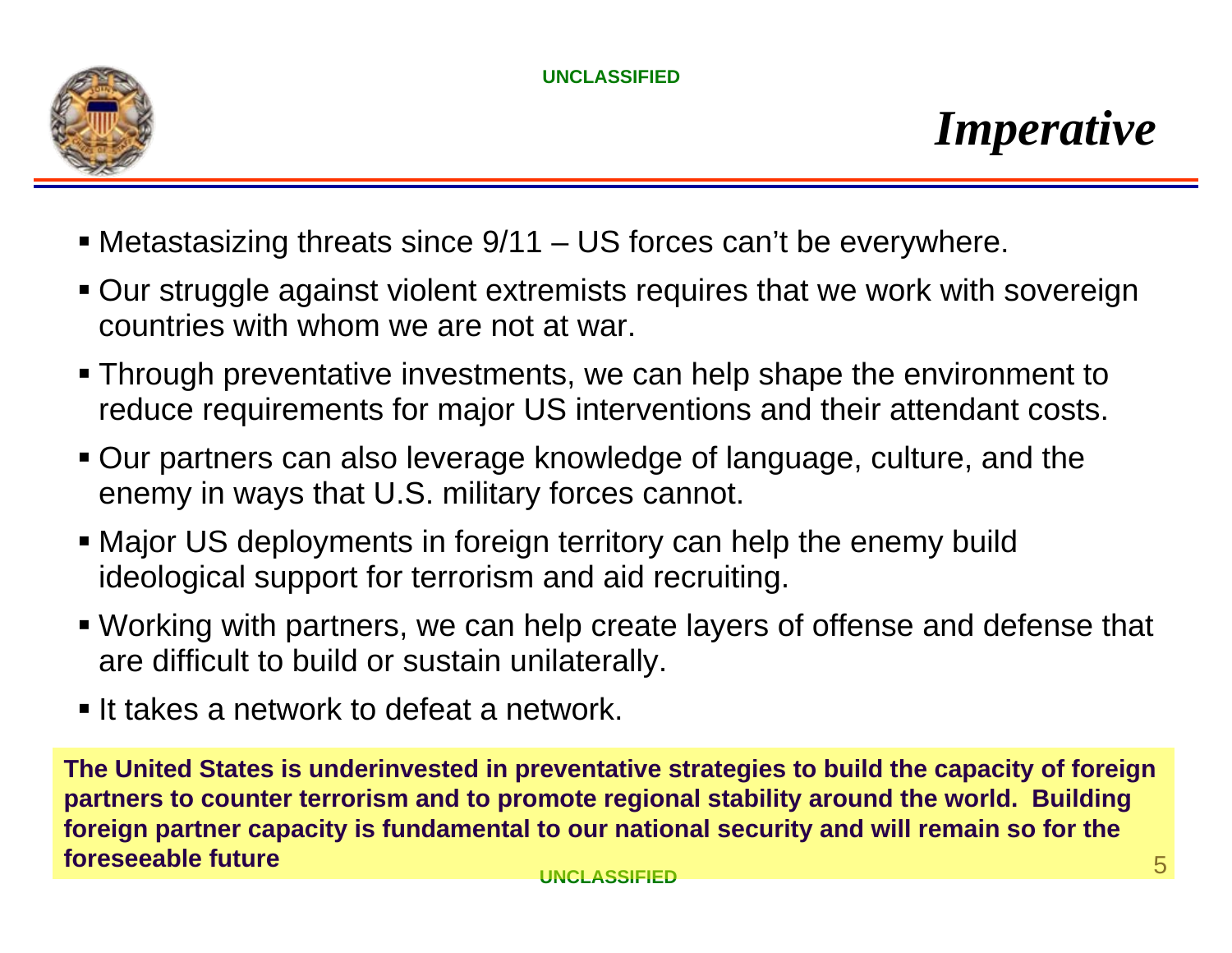

- $\triangleright$  Integrated into supporting planning and actions derived from National Strategies within Ends, Ways, Means construct
	- Deter conflicts and promote stability
	- •Strengthen and expand alliances, partnerships and coalitions
	- Security Cooperation and alliances / partnerships
- ¾ Department will continue to work with its U.S. and foreign defense and security partners to prevent attacks on the homeland, provide defense support to civil authorities to prevent and protect against terrorist acts
	- Build partnership capabilities and capacity that contribute to anticipating deterring or defeating threats to the U.S. homeland
	- Build the capabilities and capacity of foreign partners to combat internal threats such as terrorism and other irregular challenges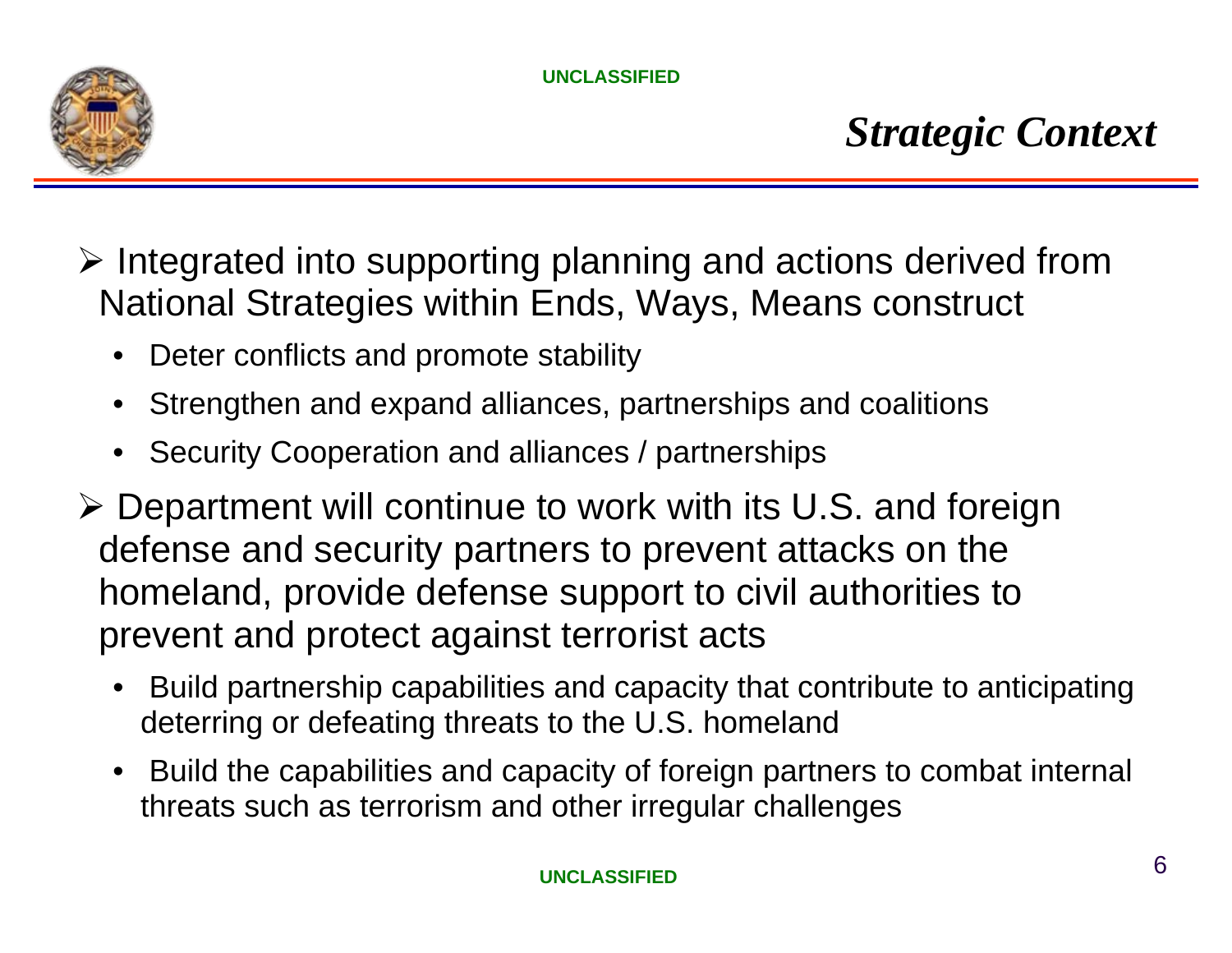

# *Building Partnerships Description*

#### *Building Partnerships Building Partnerships*

JCA Tier I The ability to set the conditions for interaction with partner, competitor or adversary leaders, military forces, or relevant populations by developing and presenting information and conducting activities to affect their perceptions, will, behavior, and capabilities.

| <b>JCA Tier II</b>  | Communicate                                                                                                                             | <b>Shape</b>                                                                                                                                                                                                                                                                                                                                       |
|---------------------|-----------------------------------------------------------------------------------------------------------------------------------------|----------------------------------------------------------------------------------------------------------------------------------------------------------------------------------------------------------------------------------------------------------------------------------------------------------------------------------------------------|
| <b>JCA Tier III</b> | <b>Inform domestic and foreign</b><br>audiences<br><b>Persuade partner audiences</b><br>Influence adversary and<br>competitor audiences | • Partner with foreign<br>governments and institutions<br><b>Build capabilities and capacities</b><br>of foreign partners and<br><i><b>institutions</b></i><br>• Provide aid to foreign partners<br>and institutions<br>Leverage capacities and<br>capabilities of security<br>establishment<br><b>Strengthen Global Defense</b><br><b>Posture</b> |

• **Includes Cooperative and Non-cooperative elements** 

**UNCLASSIFIED**• **Title 10 & 22 Authorities**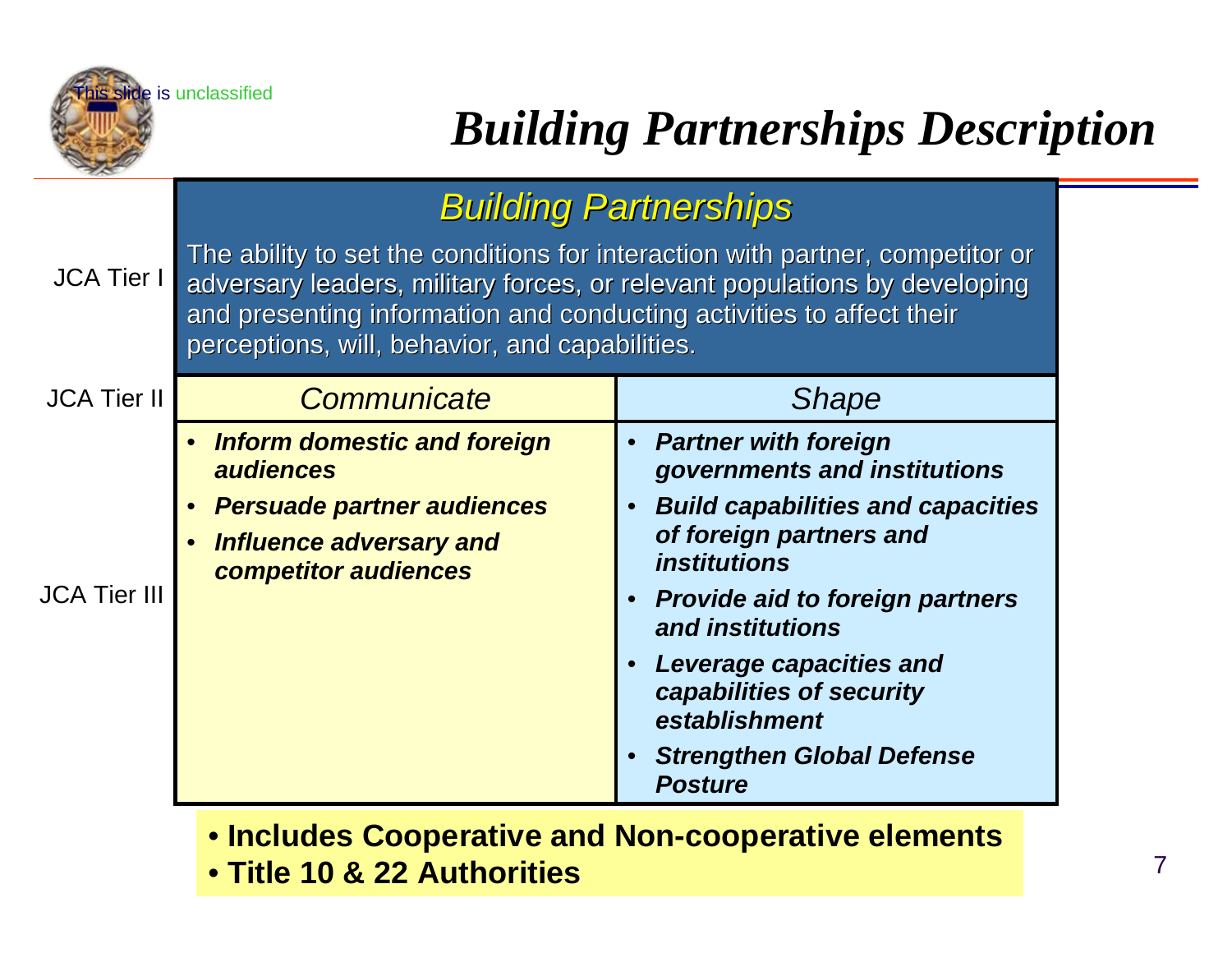## *Building Partnership JCA Crosswalk*

| <b>Provide Aid to Foreign Partners and</b><br><b>Institutions</b>                   | <b>Overseas Humanitarian</b><br><b>Development Assistance / Civic</b><br><b>Action</b> | <b>Medical Team</b><br><b>Deployments</b>                                                                                                            |
|-------------------------------------------------------------------------------------|----------------------------------------------------------------------------------------|------------------------------------------------------------------------------------------------------------------------------------------------------|
| <b>Build the Capabilities and Capacities of</b><br><b>Partners and Institutions</b> | <b>Army War College International</b><br><b>Fellows Program (USA)</b>                  | <b>Joint Exercise Programs</b><br>(e.g. bilateral, multilateral,<br>service-sponsored,<br><b>JFCOM)</b>                                              |
| <b>Leverage Capacities and Capabilities of</b><br><b>Security Establishments</b>    | <b>Acquisition and Cross-</b><br><b>Servicing Agreements* [10 USC</b><br>2341-2350]    | <b>International Cooperative</b><br>Research, Development,<br><b>Test and Evaluation</b><br>Programs* [22 USC Sec<br>2767; 10 USC Sec 2350,<br>2358] |
| <b>Partner with Governments and</b><br><b>Institutions</b>                          | <b>Cooperative Defense Program</b>                                                     | <b>Warsaw Initiative Funds</b><br><b>Supporting Partnership for</b><br>Peace* [10 USC Secs 168;<br>1051; 2010]                                       |
| <b>Strengthen Global Defense Posture</b>                                            | <b>Military Construction</b>                                                           | <b>Global Maritime</b><br><b>Partnership Initiative</b>                                                                                              |
| <b>Inform Domestic and Foreign Audiences</b>                                        | <b>Credible Voices</b>                                                                 | <b>Regional Magazines</b>                                                                                                                            |
| <b>Persuade Partner Audiences</b>                                                   | <b>Muslim Outreach Receptions</b><br>(USMC)                                            | <b>Military Information</b><br><b>Support Teams (MIST)</b>                                                                                           |
| <b>Influence Adversary and Competitor</b><br><b>Audiences</b>                       | <b>UNCLASSIFIED</b>                                                                    |                                                                                                                                                      |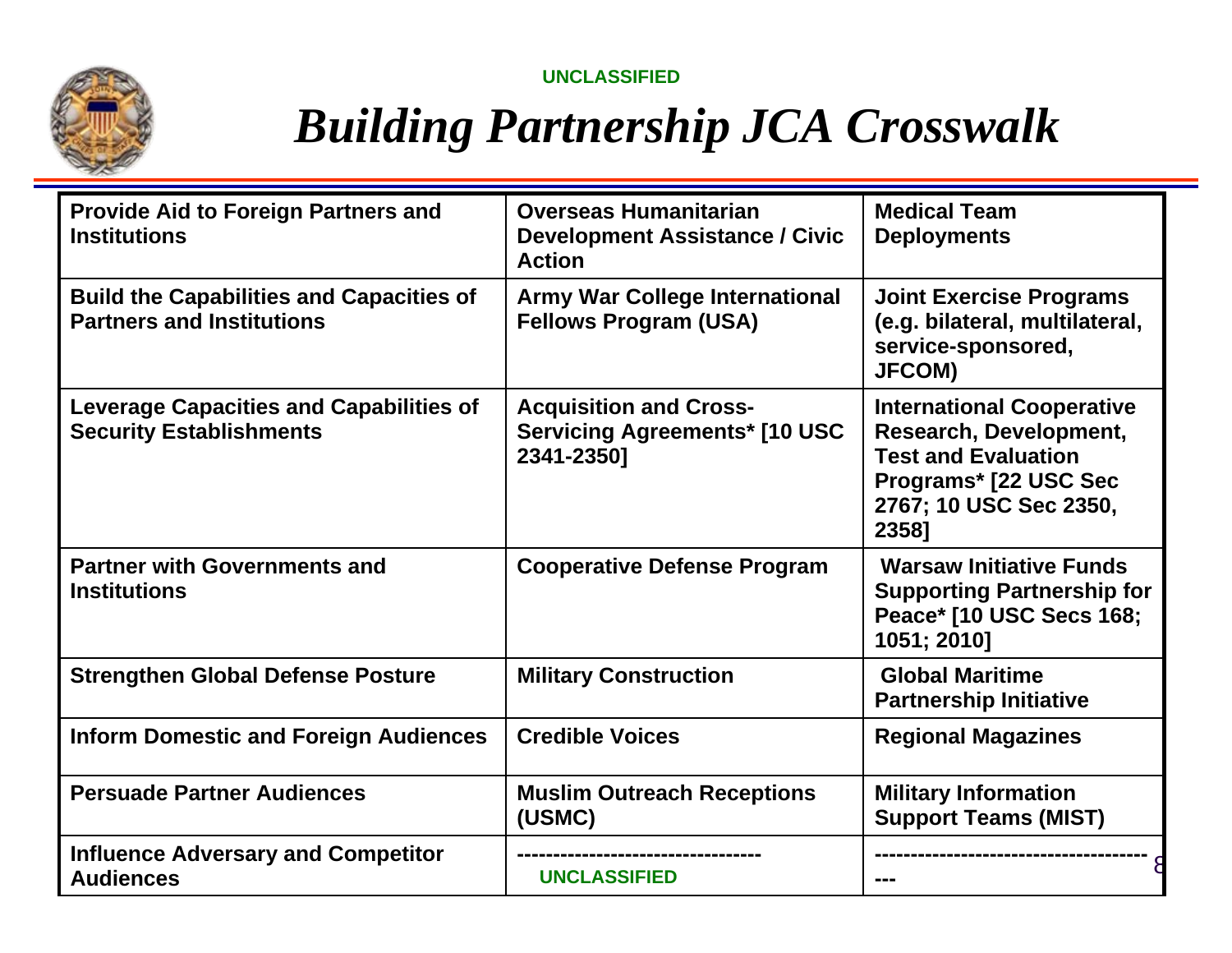

# *Building Partnership Organization*

| <b>Capability Portfolio Management</b> |
|----------------------------------------|
| • OSD Lead Agent                       |

- **Special Arm of the DAWG** 
	- **Accrues authority and responsibility from DAWG**
	- **USD (Policy)**
- **Provide a completely integrated, coordinated and synchronized capability portfolio**
- **PA&E conducts cross-portfolio analysis and collaborate with portfolio managers at portfolio level**

#### **Functional Capability Board**

- **JS Lead Agent**
- **CJCS Title 10 JROC**  – **Accrues authority and responsibility from CJCS 3137** – **DJ5**
- **Validate and prioritize joint military capabilities needed to meet the National Military Strategy**
- **J8/JCD convenes crossfunctional area integration of capabilities and prioritization**